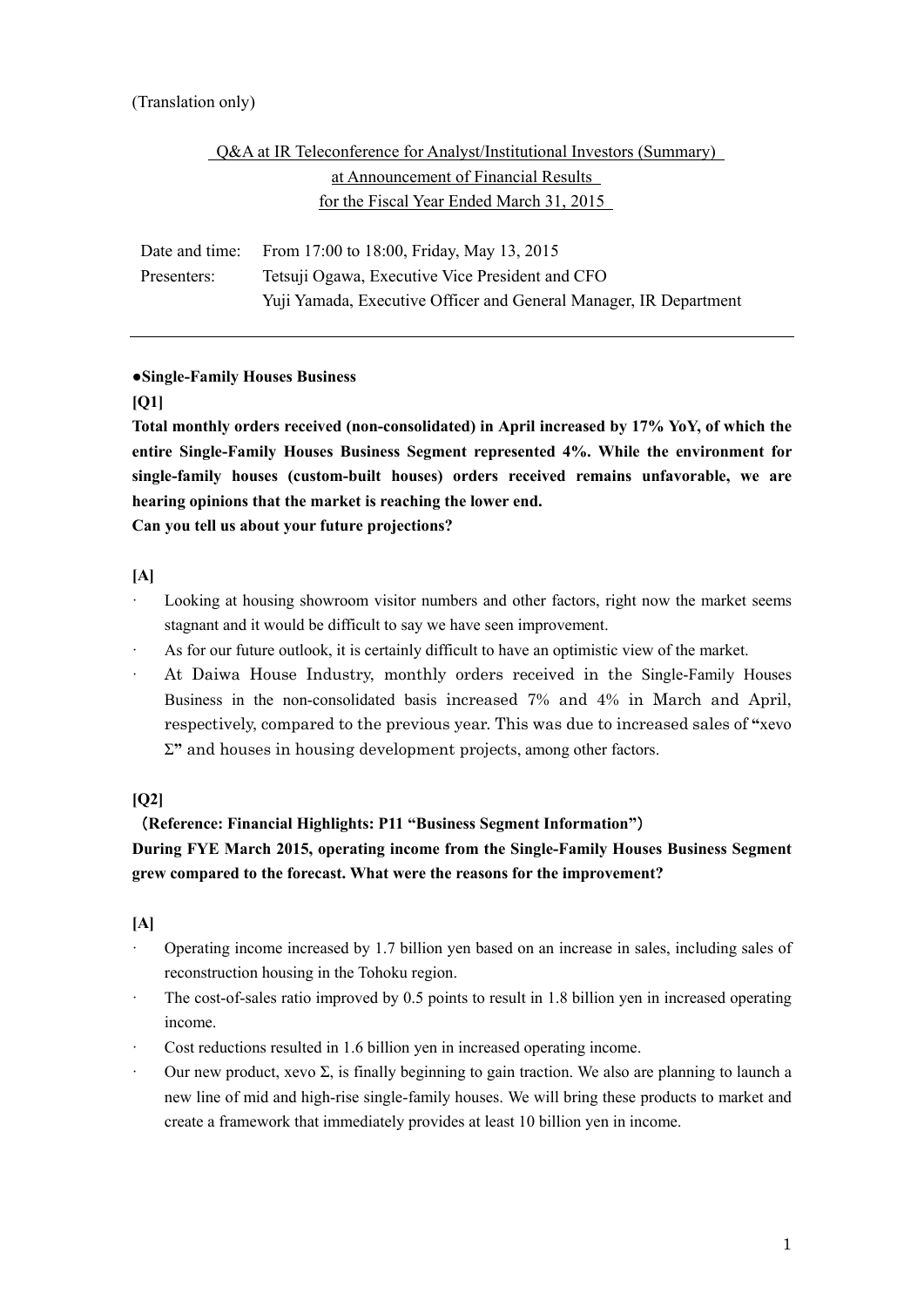# **[Q3]**

# **Regarding Single-Family Houses, some say that while market conditions are favorable in urban areas, rural markets are still stagnant. What is your perception of the market?**

# **[A]**

- We do feel that the market for the urban Single-Family Houses Business has been favorable.
- · One characteristic of the current market is that sales of luxury single-family houses are strong.
- Our luxury tier single-family house product, xevo Σ, is a competitive product and moving forward we will increase sales promotions efforts.

# **●Rental Housing Business**

# **[Q4]**

(**Reference: Financial Highlights: P15 "Business Performance Forecasts for FY2015 (2)"**) **The Rental Housing Business Segment did not meet targets during the previous fiscal year but what targets for the current fiscal year (FYE March 2016)? Also, do you expect market demand to remain strong?** 

# **[A]**

- The reason targets were not met mainly can be attributed to a temporary decline in the occupancy rate of rental housing units. At present, occupancy rates have recovered and this segment is transitioning without any problem.
- We believe market demand will remain strong due in part to the effect of consumers looking to implement tax-saving measures.

# **●Logistics, Business & Corporate Facilities Business**

### **[Q5]**

(**Reference: Financial Highlights: P15 "Business Performance Forecasts for FY2015 (2)"**) **The FYE March 2016 plan calls for significant improvements in the sales / operating income from the Logistics, Business & Corporate Facilities Business Segment. Can you tell us about the business environment facing this sector?** 

- The Logistics, Business & Corporate Facilities Business Segment will see an approximately 65 billion yen increase in sales due to the August 1 buyout to make Daiwa Odakyu Construction a wholly-owned subsidiary of Daiwa House Industry. Both Fujita and Daiwa Odakyu Construction have a solid environment for orders received and are able to implement relatively profitable order acceptance. This has resulted in an improved profit margin.
- · The nonconsolidated Logistics, Business & Corporate Facilities Business Segment of Daiwa House Industry also has seen an increase in orders received across various segments, including logistics facilities, offices, and plants. We believe this trend will continue for the foreseeable future.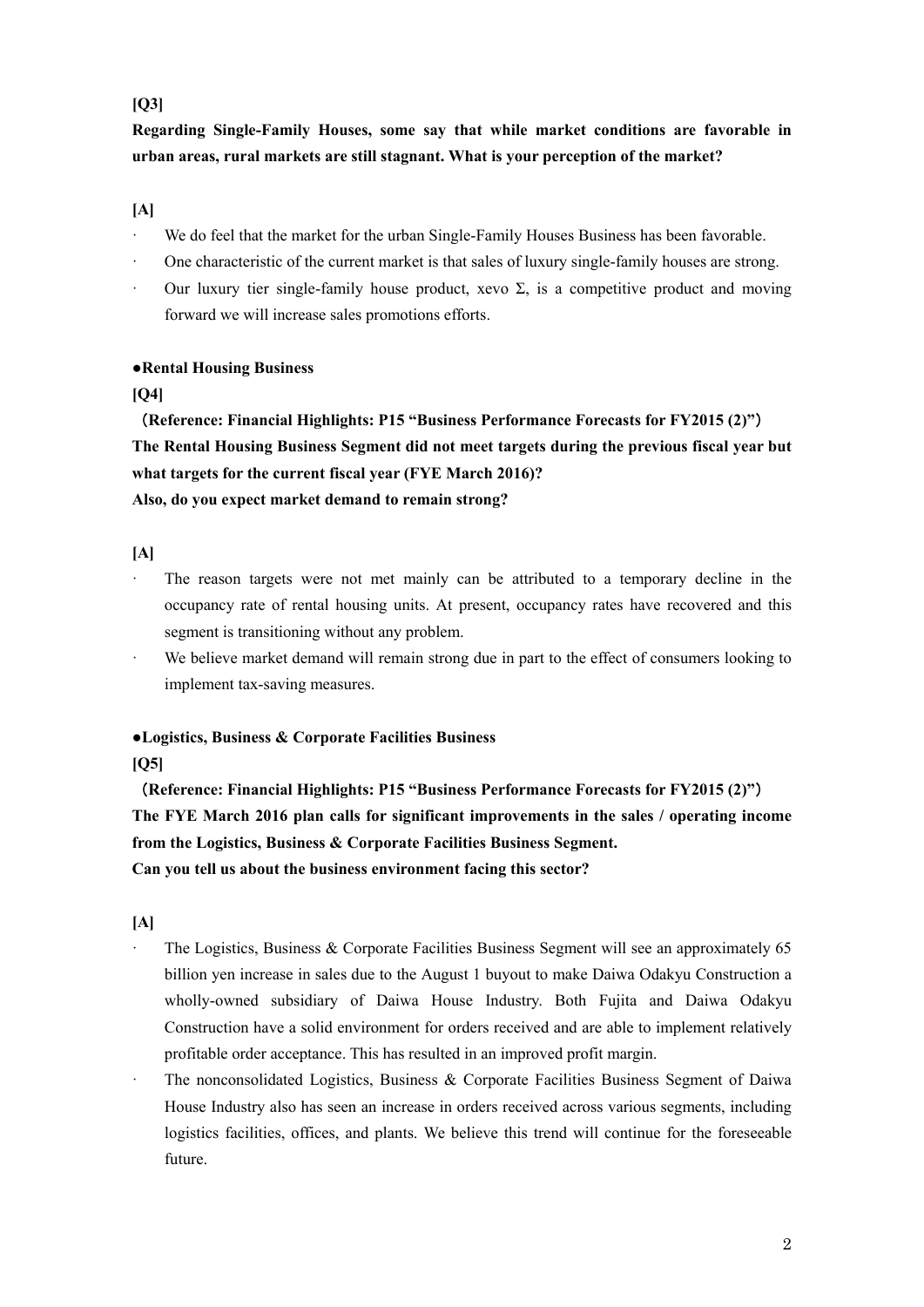**●Real Estate Development Business** 

**[Q6]** 

(**Reference: Financial Highlights: P16 "Gross margin" in "Business Performance Forecasts for FY2015 (3)"**)

**You explained that the sales of development properties segment are projected to record a 24.2 billion yen gain on sales mainly from the logistics facilities sales. Going forward, do you think we can expect this business to continue to achieve a gain on sales near 20 billion yen?** 

**[A]** 

This fiscal year, good properties were sold on good terms but terms depend on the property and the timing. As such, we do not expect to be able to achieve the same level of gain on sales on a consistent basis.

# **[Q7]**

(**Reference: Financial Highlights: P7 "Consolidated Balance Sheets (1) Assets" (bottom paragraph)**)

**What kind of properties was transferred from noncurrent assets to inventories?** 

**[A]** 

- This includes properties for sale intended for listed REIT, land for the Ariake logistics facilities, etc.
- The sale to the private REIT for the Ariake logistics facilities will be implemented during the upcoming fiscal year.

**[Q8]** 

(**Reference: Financial Highlights: P15 "Business Performance Forecasts for FY2015 (2)"**) **The FYE March 2016 plan indicates that, excluding gain on REIT-related sales and net sales after consolidation from Daiwa Odakyu Construction, operating income will be on par with the previous fiscal year. Considering that orders received are relatively strong for Commercial Facilities, and Logistics, Business & Corporate Facilities Business Segments, does this suggest that targets for the current fiscal year are set somewhat conservatively?** 

- · For this year, we have set a target of 3 trillion yen in net sales. If net sales do outperform targets, there is the possibility that this could push income upward.
- At the same time, in addition to an increase in personnel costs, this year we also expect to see increased expenses related to the expansion of sales and increased expenses related to sponsorship of the Olympics, which could drive up SG&A expenses.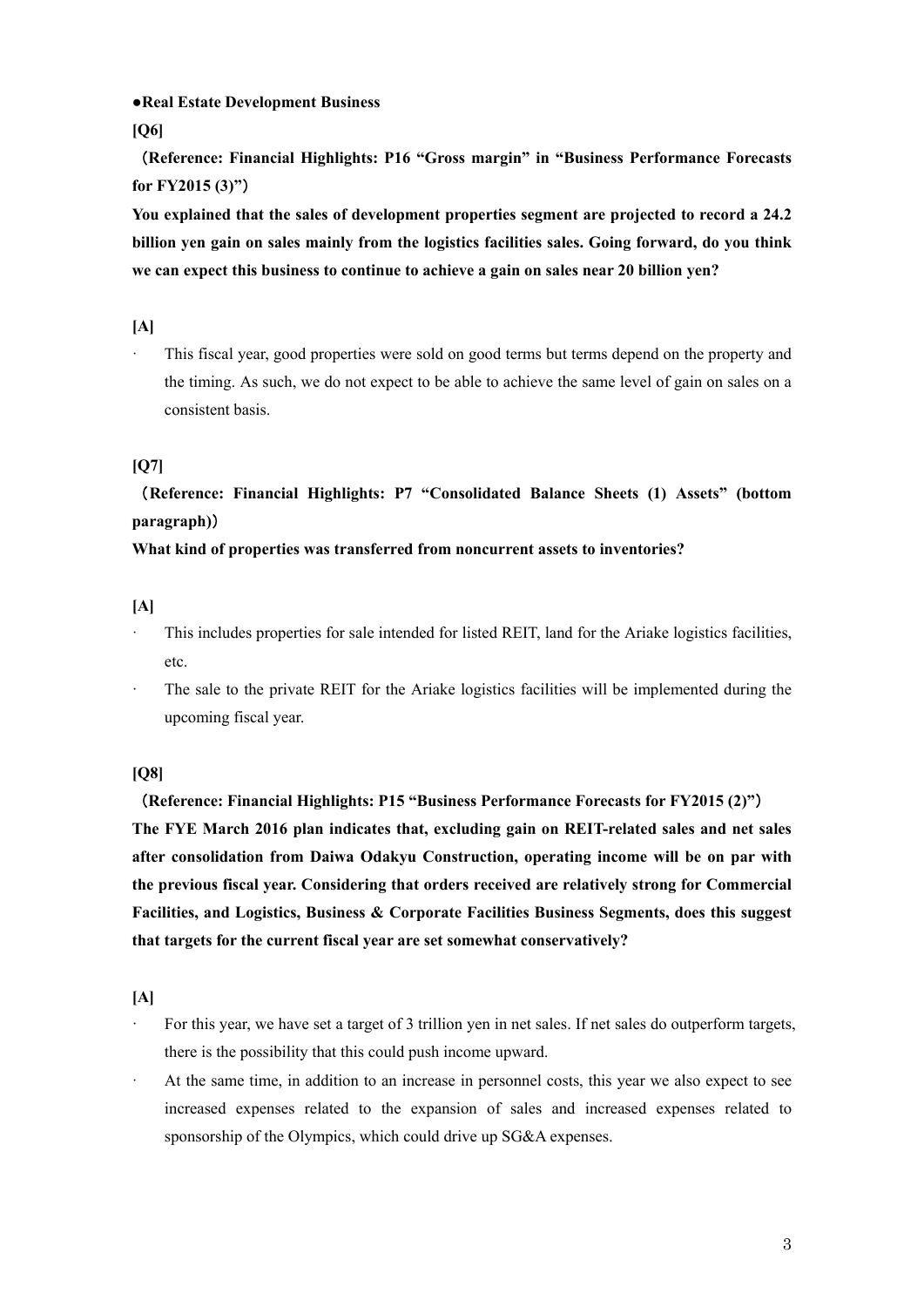**[Q9]** 

(**Reference: Financial Highlights: P2 "The progress of planned investment" in "Financial Highlights for FY2014"**)

**The 3-year investment plan total is 770 billion yen, an increase of 120 billion yen. Can you tell us about the 110 billion yen increase slated for Logistics, Business & Corporate Facilities Business Segment?** 

# **[A]**

· This is slated for the purchase of land for new projects and facility construction expenses for previously purchased lands.

# **●Status of Gains and Losses**

# **[Q10]**

(**Reference: Financial Highlights: P6 "Extraordinary losses" in "Summary of Profits (2)"**) **Can you tell us the status of the 11.1 billion yen in impairment losses?** 

# **[A]**

The largest amount is 5.3 billion yen for home centers, and of which 5.1 billion yen for the Morinomiya, Osaka site is included.

Additionally, this includes 2.4 billion yen for golf courses and 1.8 billion yen for resort hotels.

### **●Order Received Forecasts**

### **[Q11]**

(**Reference: Financial Highlights: P17 "Orders received forecasts" in "Orders Received by Business Segment (Non-consolidated)"**)

**For FYE March 2016, the nonconsolidated order received forecast is 1,630 billion yen, a year-on-year increase of 2.5%. Orders received for the month of April were strong and thus, does the outlined forecast seem somewhat conservative?** 

**Or, do you have some concerning that the currently favorable market environments of the Rental Housing, Commercial Facilities, and Logistics, Business & Corporate Facilities Business Segments will experience some type of decline?** 

- · April orders received include sales of real estate development properties, which represents the significant growth compared to the annual forecast.
- At present, the Rental Housing, Commercial Facilities, and Logistics, Business & Corporate Facilities Business Segments show no signs of slowing down.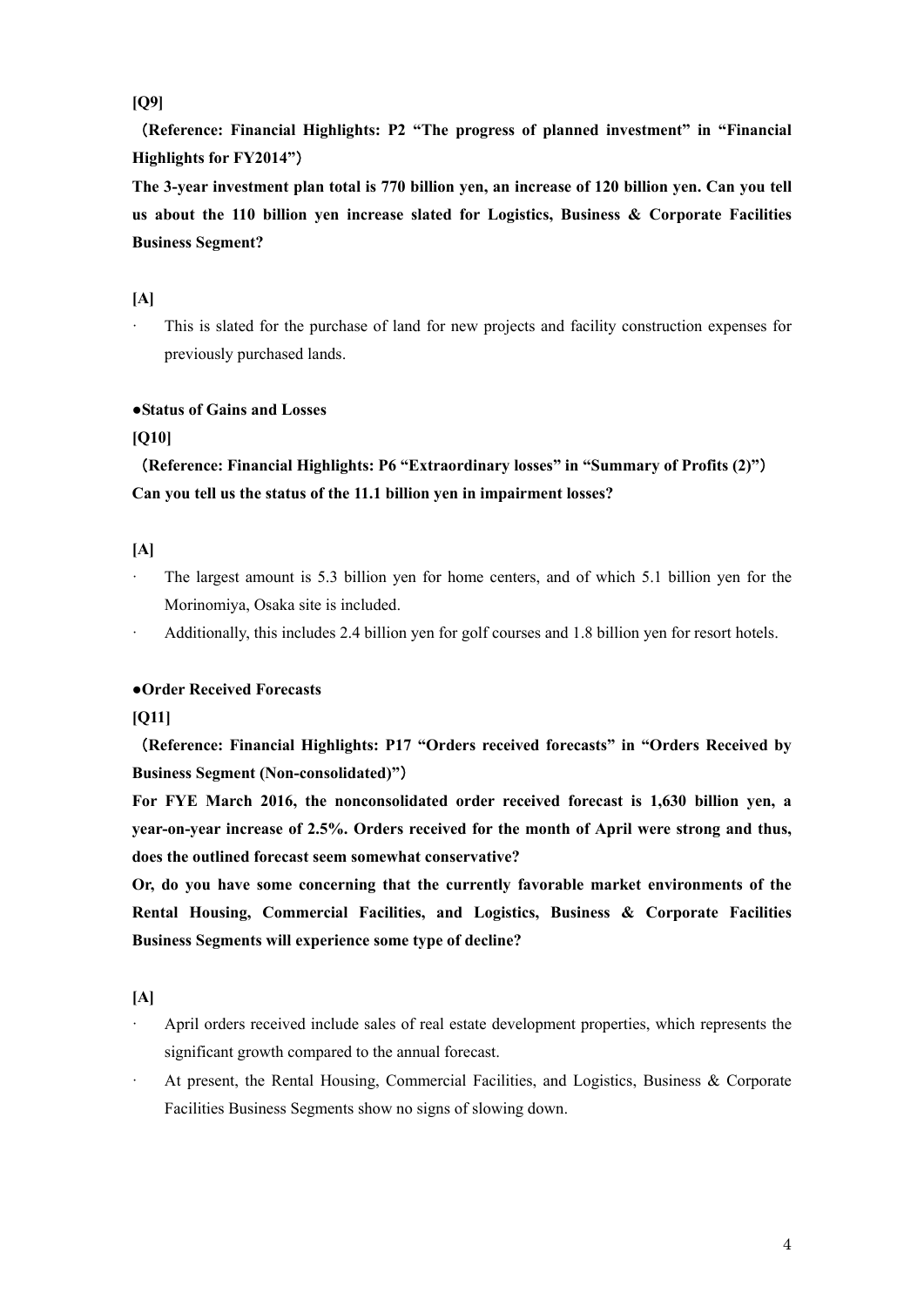#### **●Overseas Business**

**[Q12]** 

(**Reference: Financial Highlights: P13 "Real Estate Projects in China"**) **Can you give us an update on the status of the China Project?** 

# **[A]**

- As of end of March, 70% of Yihe Xinghai in Dalian has been sold. Sales are not particularly strong but we sold over 60 units during the month of April, indicating that sales are stable.
- · As of the end of March, 234 units out of the entire units of 1,178 from the Changzhou Grace Residence were on sale and, of which, 134 units have been sold.

# **[Q13]**

(**Reference: Financial Highlights: P13 "Real Estate Projects in China"**) **It was explained that 4.3 billion yen was recorded as a loss on valuation of inventories in FYE March 2015 for the Wuxi Moonlit Garden project. Can you give us details on this?** 

### **[A]**

This was the result of lowering the unit sale price from the original target to a price more in line with the surrounding real estate market.

# **●About Group Companies**

### **[Q14]**

**Can you tell us about the net sales and operating income for major consolidated subsidiaries contributing to earnings?** 

# **[A]**

(On the consolidated basis)

- · Daiwa Living: Net sales 342.1 billion yen, operating income 11.5 billion yen.
- Fujita: Net sales  $-284.8$  billion yen, operating income  $-6.4$  billion yen.
- · Daiwa Lease: Net sales –173.7 billion yen, operating income 13.0 billion yen.
- · FYE March 2016 full-year forecasts for these three subsidiaries have not yet been disclosed but we expect both net sales and operating income to increase.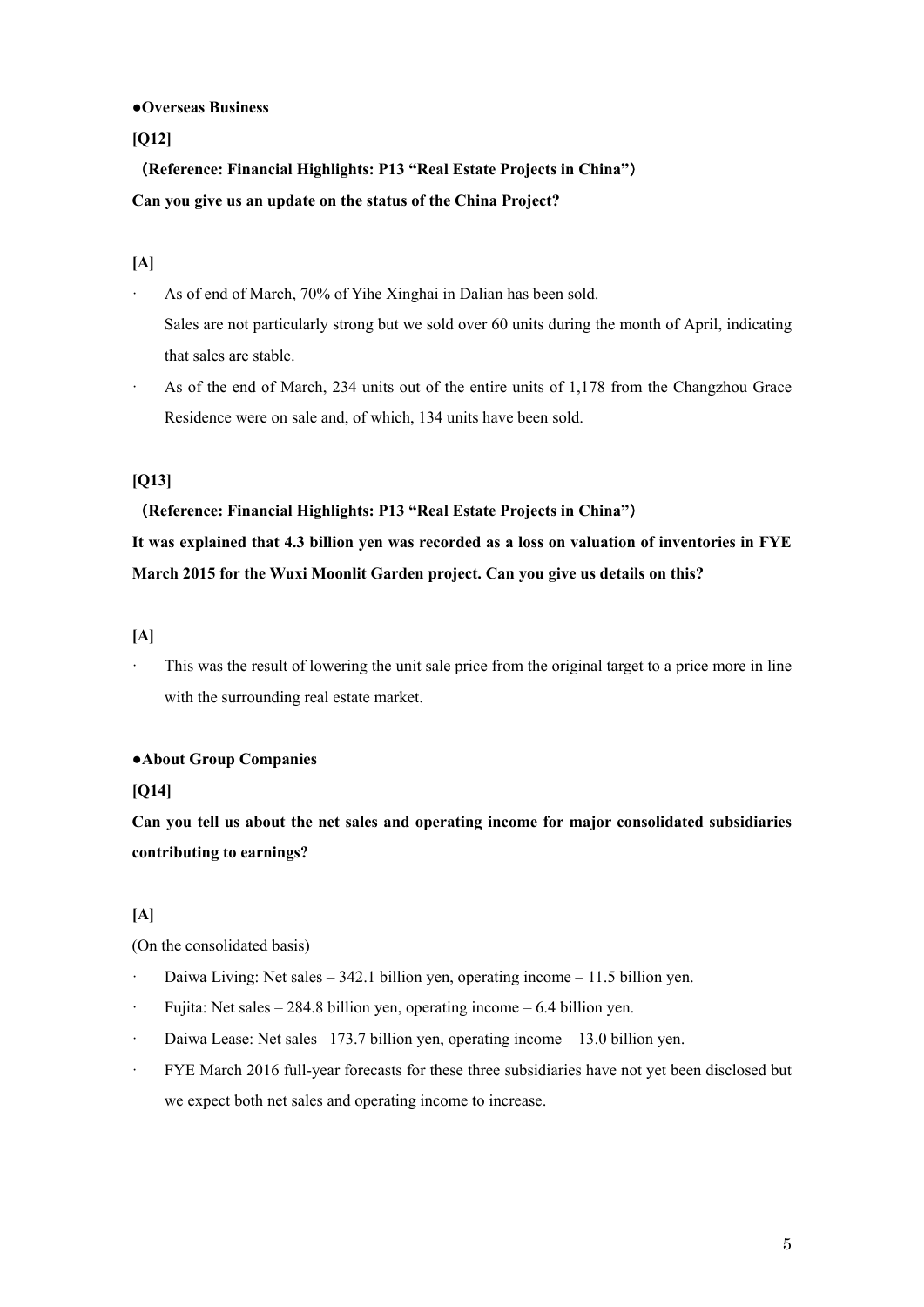# **[Q15]**

(**Reference: Financial Highlights: P15 "Business Performance Forecasts for FY2015 (2)"**) **Of the operating income forecasts for Logistics, Business & Corporate Facilities Business Segment, can you provide a breakdown for Fujita and Daiwa Odakyu Construction? Medium to large-scale general contractors similar to Fujita are recording income near 10 billion yen. What about Fujita?** 

#### **[A]**

- We are planning on operating income of 7.5 billion yen for Fujita and 2.4 billion yen for Daiwa Odakyu Construction.
- Like other general contractors, Fujita is able to implement relatively profitable order acceptance and is gradually achieving an improved profit margin. We expect the company to reach and even outperform planned income.

# **●About Assets and Liabilities**

#### **[Q16]**

(**Reference: Financial Highlights: P8 "Interest-bearing liabilities" in "Consolidated Balance Sheets (2) Liabilities and Net Assets"**)

**What is the debt-equity ratio for FYE March 2016?** 

#### **[A]**

- We have established a debt-equity ratio of 0.5 within our financial rules and at the end of FYE March 2015, this was 0.51.
- · At present, we are prioritizing actual investments over investment recovery so there is a possibility the debt-equity ratio will be in the 0.5 range at the end of this fiscal period.
- We also will evaluate strategies including the sale of real estate development properties and the sales of investment securities as we will continue to conduct business with a focus on maintaining 0.5.

### **●Dividend Strategy**

### **[Q17]**

(**Reference: Financial Highlights: P2 "Earnings Summary" in "Financial Highlights for FY2014"**)

The projected annual dividend of 70 yen, including the 60<sup>th</sup> anniversary commemorative **dividend (10 yen) is a positive figure but do you expect to achieve a 30% dividend payout ratio or 70 yen dividend during the upcoming fiscal year and beyond?** 

#### **[A]**

We will continue to maintain a dividend payout ratio of 30% and higher.